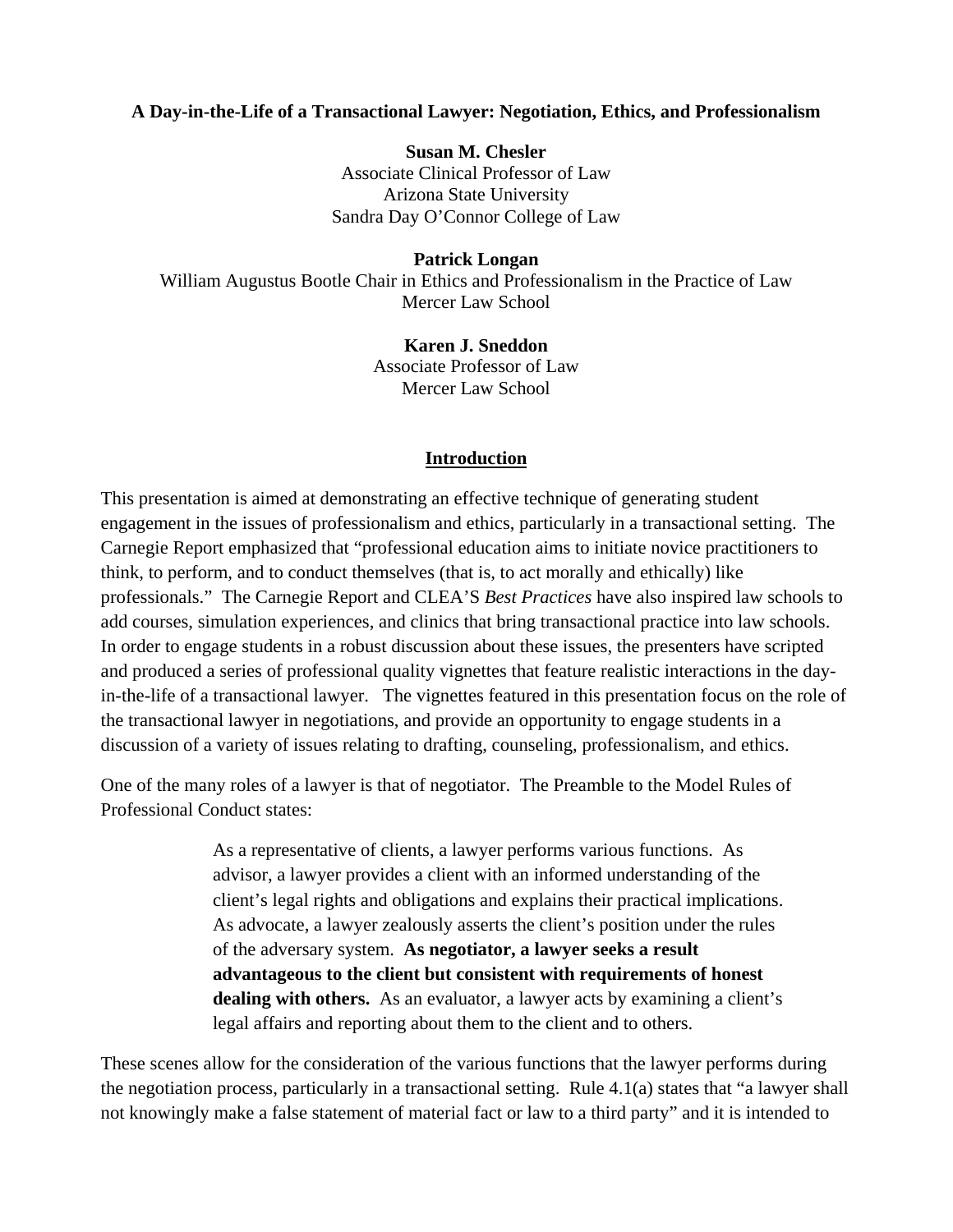apply to both litigation and negotiation settings. Yet Comment 2 acknowledges the difficulty of defining truthfulness in the context of negotiation because generally accepted negotiation techniques suggest that certain types of statements made by lawyers are not intended as, nor ordinarily viewed as, statements of material fact. These scenes are intended to explore issues of truthfulness, dishonesty, and professionalism in the context of transactional negotiations.

## **Scene One**

#### Scene Summary

*Catherine is a senior associate at a mid-sized law firm. She is in her office with her client, Chloe, the owner of a small internet business. They are discussing the sale of Chloe's business and the meeting with the potential buyer and his lawyer that is scheduled to take place in 30 minutes.* 

*The scene begins at the start of the meeting between the lawyer and her client. Chloe is excited about the potential buyer who has expressed an interest in buying her business because she wants to enter into another (hopefully more lucrative) business venture as soon as possible. Catherine is an experienced lawyer and has conducted numerous negotiations in the past, but she needs to get a better sense of Chloe's underlying factual, legal, and economic interests and to explain to her how the negotiations will likely progress. This conversation raises issues about the client's role in the negotiations and how the lawyer's ethical obligations may affect her negotiating strategies.* 

*In particular, Chloe is insistent that Catherine "high-ball" the buyer with respect to the sales price. This provides Catherine with the opportunity to discuss some non-economic implications of potentially turning away the buyer with an unreasonably high offer. Chloe also would like Catherine to inform the buyer's lawyer that there are other pending offers in order to provide an incentive for the buyer to act quickly and to accept her initial offer. This necessitates a discussion between Catherine and Chloe about Catherine's ethical obligations during the negotiations.* 

#### Selected Discussion Questions

- 1. What is the lawyer's role when negotiating on behalf of a client? How does the lawyer's role as negotiator differ from that of advocate or advisor? How might the role of a transactional lawyer in negotiations differ from more-litigation focused lawyers?
- 2. Should a lawyer always follow the client's instructions with regard to the specific terms of the negotiation? What if the client wants to take a position that is unreasonable such as wanting to use an asking price that is much higher than the value of the property to be sold? What should or must the lawyer do?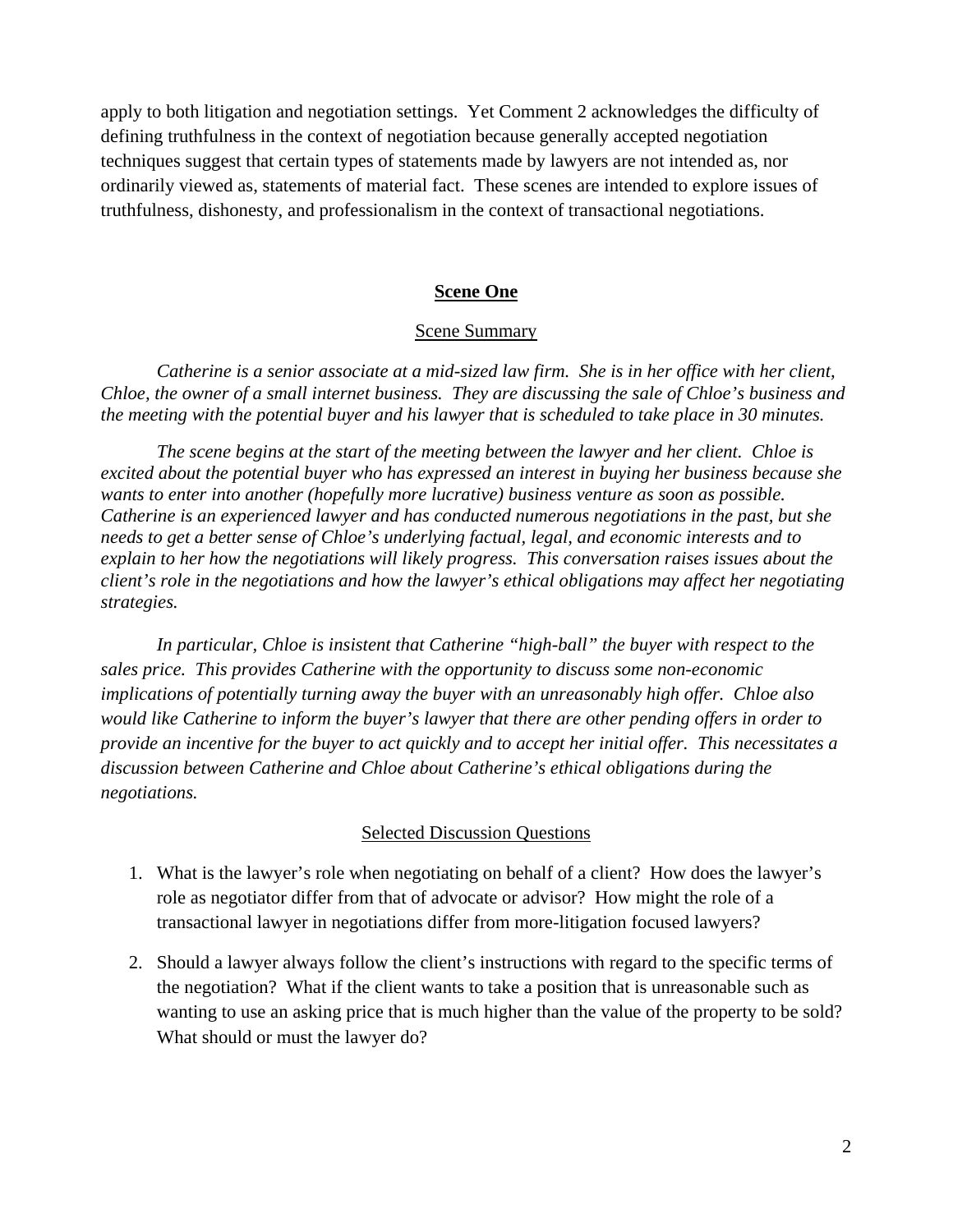- 3. How candid and honest must a lawyer be when negotiating on behalf of his client? Can a lawyer ethically engage in any "puffing" or "bluffing" in order to best represent her client's interests? When does "puffing" or "bluffing" become dishonest?
- 4. Is it appropriate for the lawyer to determine what may be in the client's best interests? Should a lawyer counsel her client on moral and ethical considerations?

# **Scene Two**

## Scene Summary

*The scene opens in a conference room. Two experienced lawyers, Catherine and Harry, are seated around the conference room table. The conversation begins with a reference to Catherine's reputation. The conversation then ranges over a variety of topics. Catherine attempts to facilitate a conversation about the objectives of the parties, both long-term and short-term, raising specific consideration of economic, social, moral, and legal issues. Harry pushes for the initial offer, and Catherine supplies the offer as approved by the client. Harry raises the issue of the existence of other buyers, which Catherine neither confirms nor denies. Harry then raises the issue of pending litigation. Based on client supplied information, Catherine asserts the absence of pending litigation. Harry reveals the presence of potential litigation based on an internet search. Harry then supplies a counteroffer. After gathering additional information about the counteroffer, Catherine leaves to convey this information to her client, Chloe.* 

## Selected Discussion Questions

- 1. What are the advantages and disadvantages of using a competitive/adversarial model of negotiation? What are the advantages and disadvantages of using a cooperative/problemsolving model of negotiation? Which approach do you think is generally more effective for transactional lawyers seeking to negotiate a contract? Is one more "ethical" or "professional" than the other?
- 2. What role do the reputations of the lawyers play in the negotiation process? How could a desire to create or protect a particular reputation affect a lawyer's representation of a client? How can the personalities of the lawyers, or the other side's perception of those personalities, affect the negotiations?
- 3. Is the failure of a lawyer to respond to an inaccurate comment "we know there are other bidders" considered a misrepresentation?
- 4. In the course of the negotiation process, how should a lawyer handle a claim that the lawyer's client has been untruthful?
- 5. When should and when must the client be updated as to the terms discussed in the negotiation?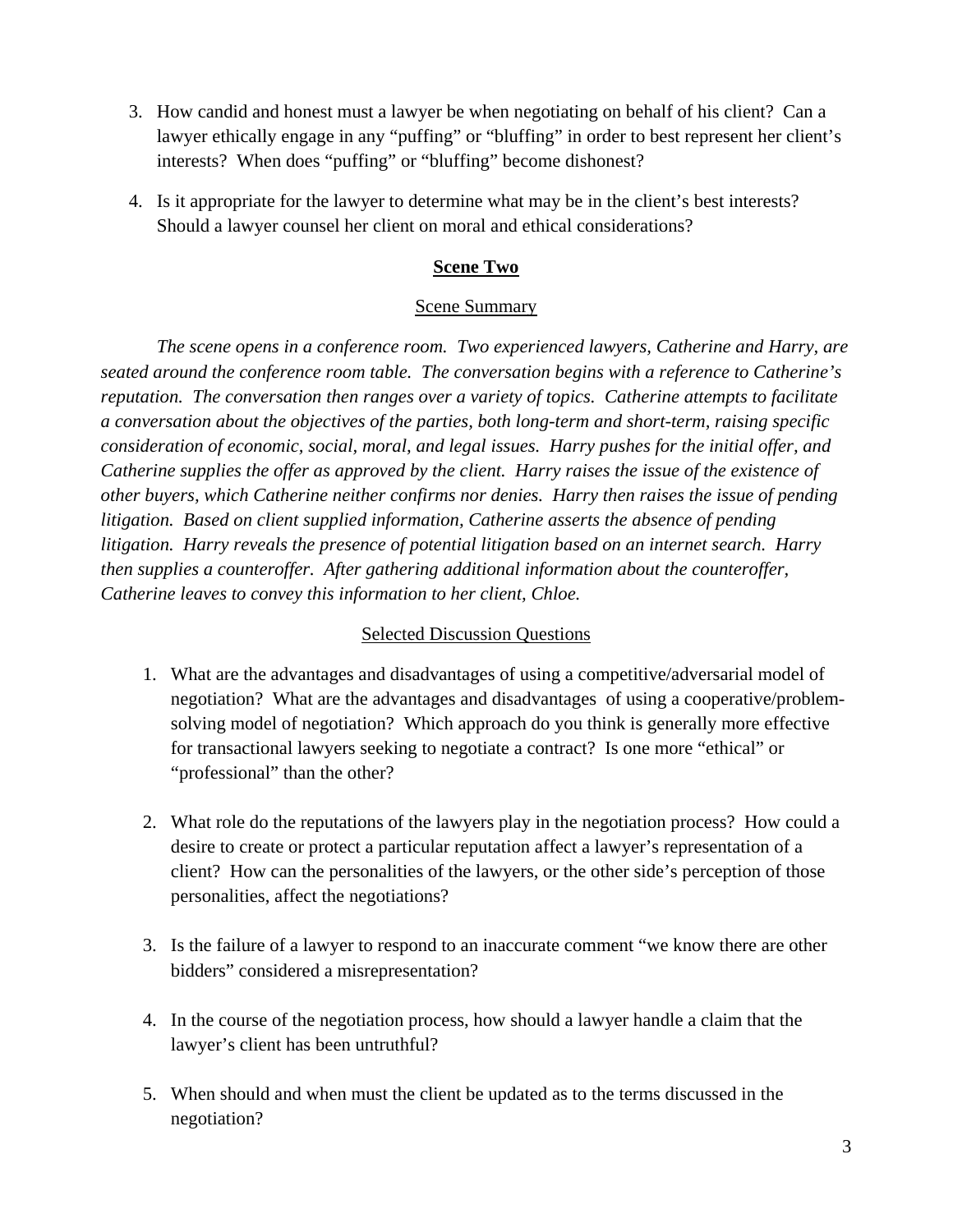## **Scene Three**

#### Scene Summary

*Catherine and Chloe return to Catherine's office during a break in the negotiations. Catherine immediately confronts Chloe about her apparent lack of candor concerning the existence of any pending litigation. The buyer's lawyer discovered that there is evidence of a lawsuit that will imminently be filed. This also raises the issue of whether a lawyer should rely on her client's statements without performing any research of her own.* 

 *Catherine and Chloe then discuss the buyer's counteroffer. Chloe states that she would like to outright reject that offer and maybe even "walk away from the table" as a negotiating strategy. Catherine then counsels Chloe on the possible negative repercussions of such a tactic. She also reiterates her advice that since both parties would benefit from entering into this sales agreement, they should try to reach a compromise that enables both Chloe and the buyer to maximize their underlying interests.* 

### Selected Discussion Questions

- 1. Should a lawyer rely on statements made by a client or does she have an obligation to research and verify?
- 2. The lawyer wants to make a counter-offer and the client wants to walk away "as a strategy." Who has the authority, between the lawyer and the client, to decide such tactics?

### **Scene 3 Continued with Alternate Endings:**

#### Alternate A Scene Summary

*After continued negotiations between Catherine and Harry, the parties walk away with a verbal agreement to enter into a contract for the sale of Chloe's internet business pending execution of a written sales contract. This scene begins approximately one week later when Catherine receives a written draft of the sales contract from Harry. The draft contains the following representation: "Seller represents that there are no pending lawsuits against the subject business and that Seller has no knowledge of any potential legal claims against the subject business." The scene begins as Catherine reads an email from Harry. Catherine notices that Harry has included the above representation in his draft sales contract. This representation was not discussed during the negotiations and was not agreed to by Catherine. However, once Catherine advises her client, Chloe does not want to jeopardize the deal and wants to sign the contract, including the representation. Catherine, however, knows that there is a potential legal claim and thus feels that she cannot recommend that Chloe sign the contract.*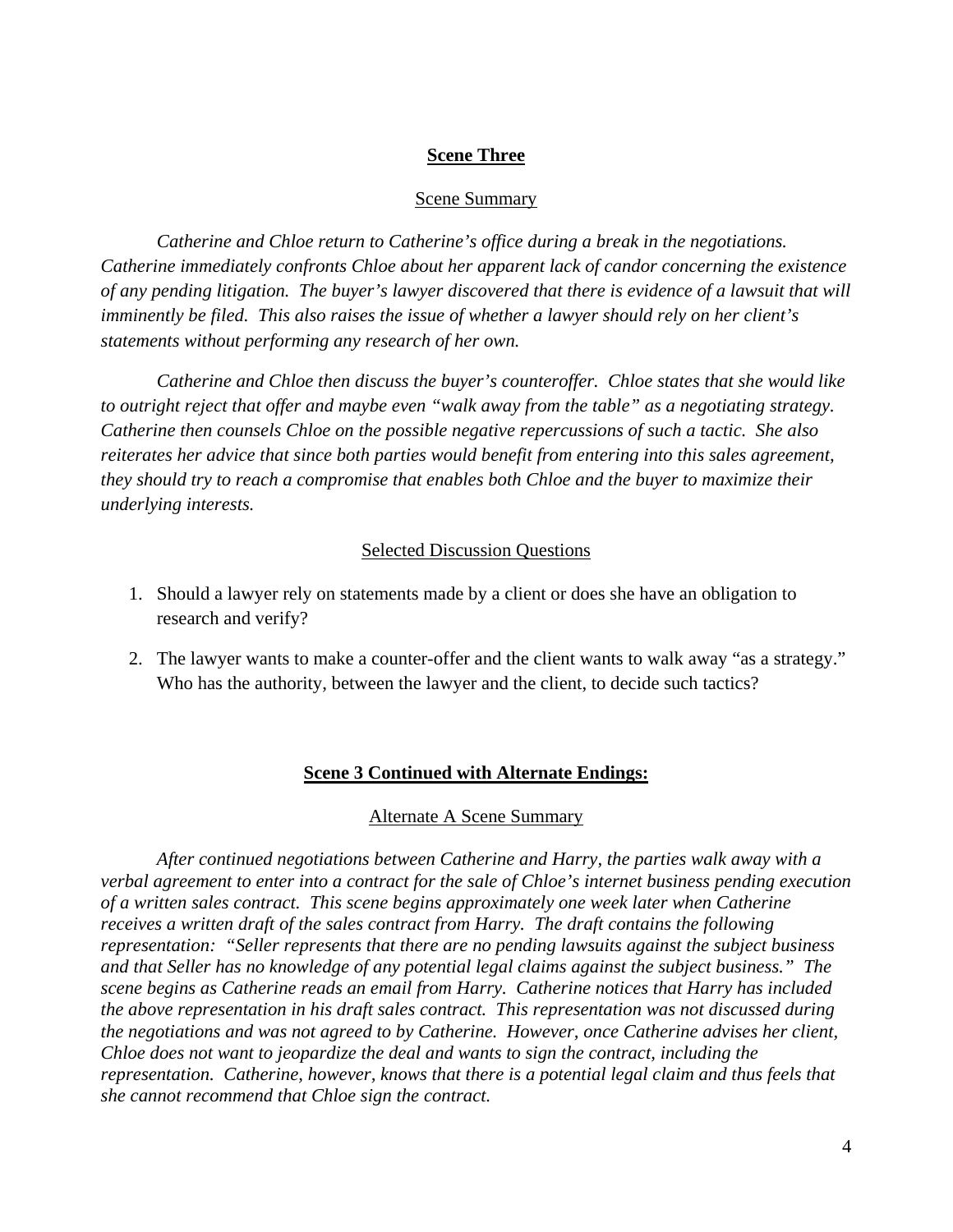## Selected Discussion Questions

- 1. What does the representation in the contract regarding the absence of any potential legal claims mean? How does a representation differ from a promise or a warranty? What are the legal implications of signing such a contractual provision?
- 2. Even though the parties did not specifically discuss the inclusion of a representation as to the absence of any potential legal claims during their initial negotiations, the lawyer included it in his draft written sales contract. Was the lawyer acting ethically and professionally?
- 3. Did the buyer's lawyer have an ethical obligation to point out to seller's lawyer that he included additional language in the representation he included in the contract, even though the lawyers did generally discuss the issue during their negotiations?
- 4. The client informs her lawyer that she wants to agree to the representation even though it is not factually accurate. What is the lawyer's obligation under these circumstances?

# Alternative B Scene Summary

*When Catherine receives the draft sales contract from Harry, she skims through the contract and telephones Chloe to tell her that the contract is almost finalized. Catherine has noticed that Harry included a choice of law provision stating that California law will apply. Catherine would like to change that to Arizona law, a change that Catherine predicts will likely be accepted. A closing date is scheduled and the sales contract is finalized and executed by the parties. Several weeks later, the buyer is served with a complaint arising from the claim that Chloe and Catherine were made aware of before the sales contract was signed. Harry, the buyer's lawyer, immediately notifies Catherine of a breach of contract claim that he plans to file against Chloe based on the representation contained in the sales contract, which states: "Seller represents that there are no pending lawsuits against the subject business and that Seller has no knowledge of any potential legal claims against the subject business." The scene begins when Catherine opens the "notice of breach of contract claim" sent to her by Harry. At this point, Catherine notices the inclusion of the representation. Catherine then calls her law partner Brett to discuss the inclusion of the representation. Catherine admits that she failed to notice the inclusion of the representation when she first reviewed the contract and recommended that her client, Chloe, sign it. Brett recommends that Catherine inform Chloe that Catherine had not noticed the inclusion of the representation.* 

## Selected Discussion Questions

- 1. What does the representation in the contract regarding the absence of any potential legal claims mean? How does a representation differ from a promise or a warranty? What are the legal implications of signing such a contractual provision?
- 2. Even though the parties did not specifically discuss the inclusion of a representation as to the absence of any potential legal claims during their initial negotiations, the lawyer